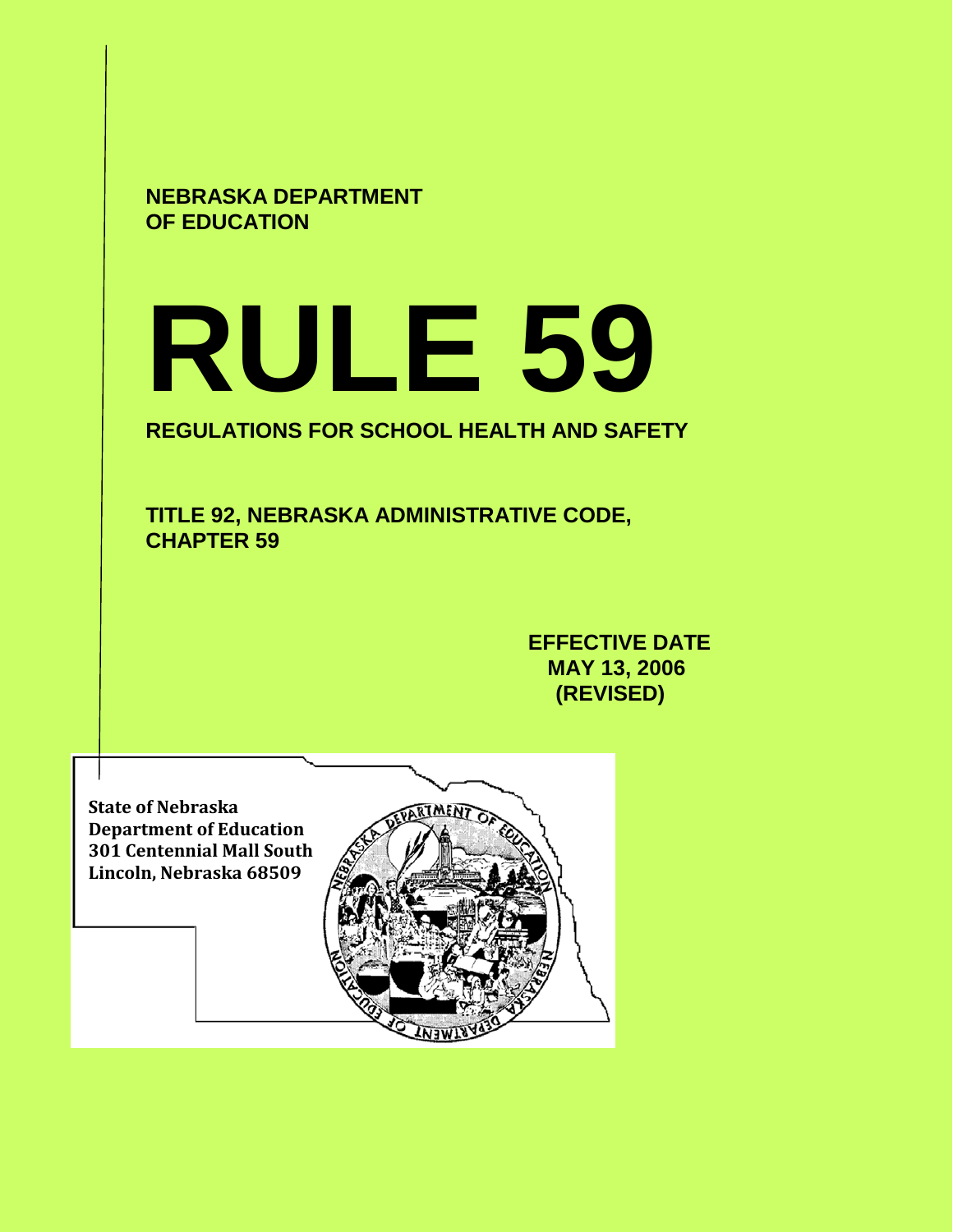# TITLE 92 - NEBRASKA DEPARTMENT OF EDUCATION CHAPTER 59 - REGULATIONS FOR SCHOOL HEALTH AND SAFETY

# **NUMERICAL TABLE OF CONTENTS**

| <b>SUBJECT</b>                                                                                   | <b>STATUTORY</b><br><b>AUTHORITY</b> | <b>CODE</b><br><b>SECTION</b> |
|--------------------------------------------------------------------------------------------------|--------------------------------------|-------------------------------|
| <b>General Provisions</b>                                                                        | $§71-6739$                           | 001                           |
| Definitions                                                                                      | §71-6721, §71-6725                   | 002                           |
| Medication Aide Act -<br>Provision of Medication                                                 | §71-6722, §71-6723                   | 003                           |
| Medication Aide Act -<br>Competency Assessment                                                   | $\S71-6725, \S71-6739$               | 004                           |
| Medication Aide Act -<br>Documentation                                                           | §71-6724                             | 005                           |
| Emergency Response to Life<br>Threatening Asthma or Systemic<br>Allergic Reactions (Anaphylaxis) | $§79-305, §79-318$                   | 006                           |
| Enforcement                                                                                      | §71-6735                             | 007                           |

## APPENDICES

Appendix A: Emergency Response to Life-Threatening Asthma or Systemic Allergic Reactions (Anaphylaxis) Protocol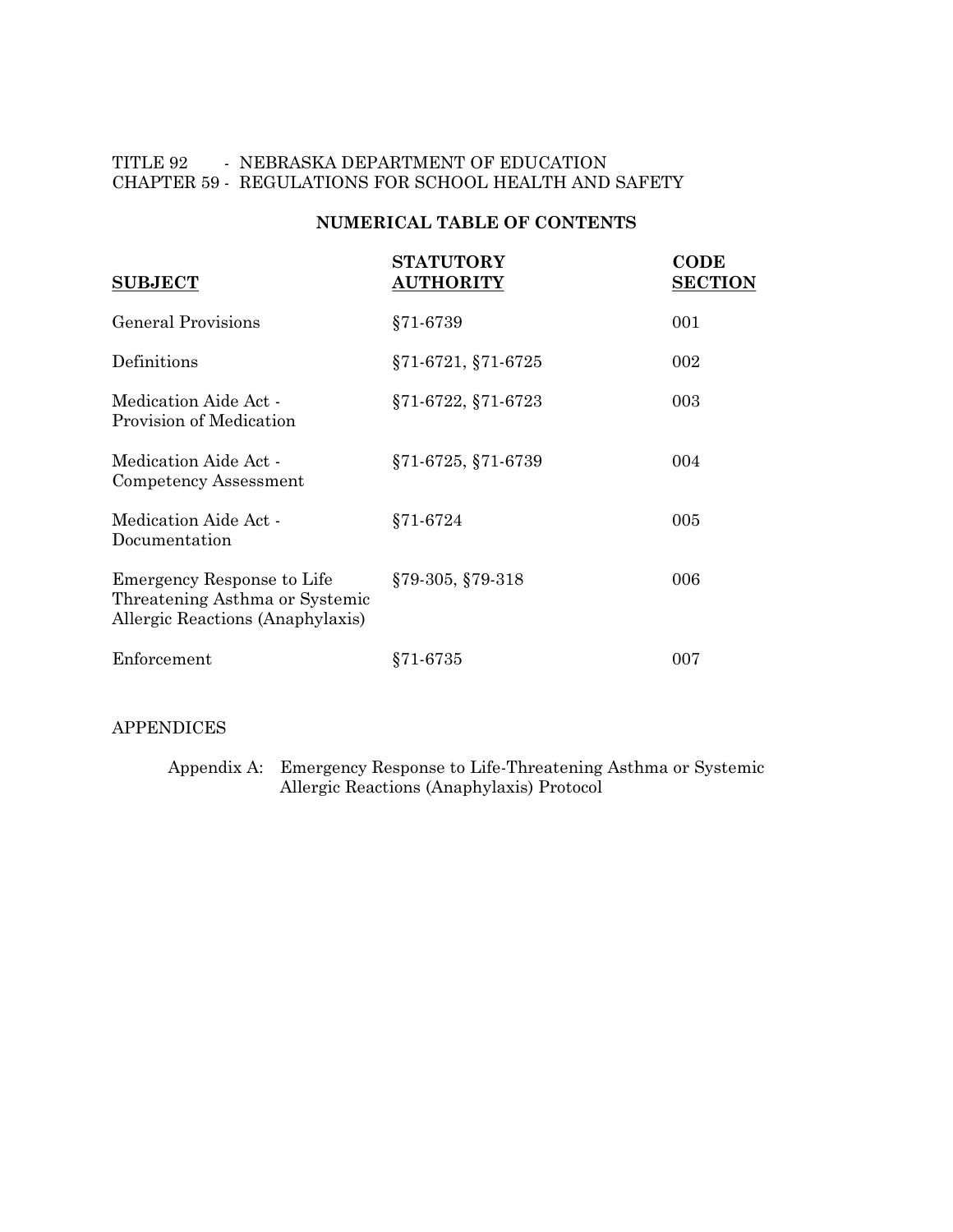# TITLE 92 - NEBRASKA DEPARTMENT OF EDUCATION CHAPTER 59 - REGULATIONS FOR SCHOOL HEALTH AND SAFETY

# **ALPHABETICAL TABLE OF CONTENTS**

| <b>SUBJECT</b>                                                                                   | <b>STATUTORY</b><br><b>AUTHORITY</b> | <b>CODE</b><br><b>SECTION</b> |
|--------------------------------------------------------------------------------------------------|--------------------------------------|-------------------------------|
| Definitions                                                                                      | §71-6721, §71-6725                   | 002                           |
| Emergency Response to Life<br>Threatening Asthma or Systemic<br>Allergic Reactions (Anaphylaxis) | $§79-305, §79-318$                   | 006                           |
| Enforcement                                                                                      | $§71-6735$                           | 007                           |
| <b>General Provisions</b>                                                                        | §71-6739                             | 001                           |
| Medication Aide Act -<br>Competency Assessment                                                   | §71-6725, §71-6739                   | 004                           |
| Medication Aide Act -<br>Documentation                                                           | $§71-6724$                           | 005                           |
| Medication Aide Act -<br>Provision of Medication                                                 | §71-6722, §71-6723                   | 003                           |

#### APPENDICES

Appendix A: Emergency Response to Life-Threatening Asthma or Systemic Allergic Reactions (Anaphylaxis) Protocol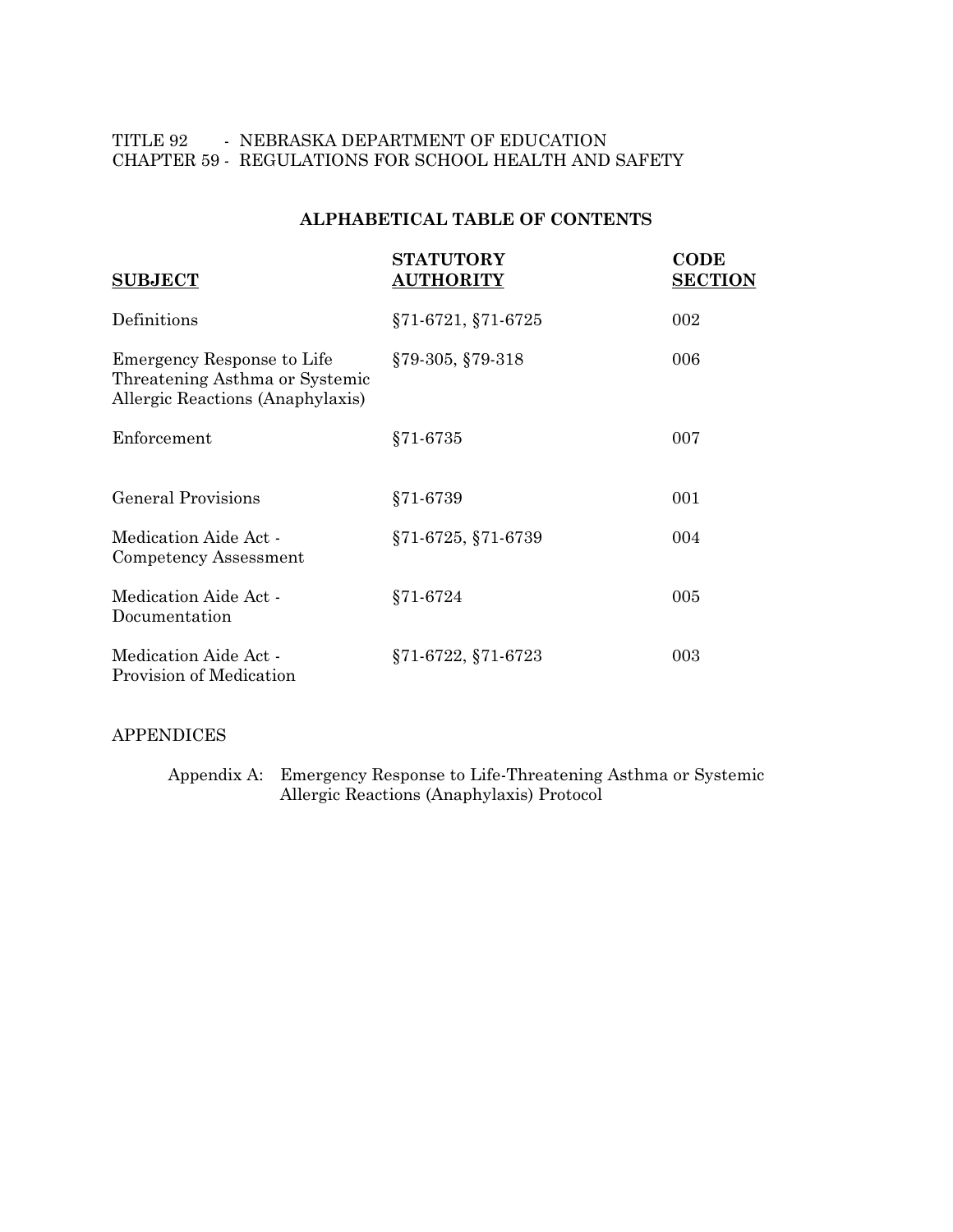# TITLE 92 FOREBRASKA DEPARTMENT OF EDUCATION CHAPTER 59 REGULATIONS FOR SCHOOL HEALTH AND SAFETY

#### 001 General Provisions.

001.01 Statutory Authority. This Chapter is adopted pursuant to Sections 79-305, 79-318; Sections 79-1102 to 79-1104 and the Medication Aide Act in Sections 71-6718 through 71-6742 of the Revised Statutes of Nebraska (R.R.S.).

001.02 Medication Aide Act Requirements. Sections 003, 004 and 005 of this Chapter set forth the methods for competency assessment for school staff who provide medications and/or participate in observing and reporting for monitoring medications. In order for a school to assess the competency of staff members to provide medication as mentioned above, the staff members must be able to successfully pass a competency assessment no less than every three (3) years. Such competency assessments shall consist of a demonstration by the school staff member of each of the competencies listed in Sections 004.01A through 004.01N to the satisfaction of the health care professional designated by the school to conduct the assessment.

001.02A Nothing in this Chapter shall be construed to require any school to employ or use a school nurse or medication aide in order to be in compliance with the Medication Aide Act.

001.03 Related Regulations. In addition to this Chapter, accredited schools must comply with 92 NAC 10; approved schools must comply with 92 NAC 14; and, early childhood education programs must comply with 92 NAC 11. The requirements of Sections 003, 004 and 005 of this Chapter are directly related to the provisions set forth in Title 172, Nebraska Administrative Code, Chapter 95 which is promulgated by the Department of Health and Human Services Regulation and Licensure and is entitled, *Regulations Governing the Provision of Medications by Medication Aides and Other Unlicensed Persons*.

#### 002 Definitions.

002.01 Accredited Schools shall mean a public school district or a nonpublic school or group of nonpublic schools under a governing body organized to provide education in elementary, middle, secondary, and/or high school grades accredited pursuant to Title 92, NAC, Chapter 10.

002.02 Administration of medication shall include, but is not limited to:

TITLE 92 CHAPTER 59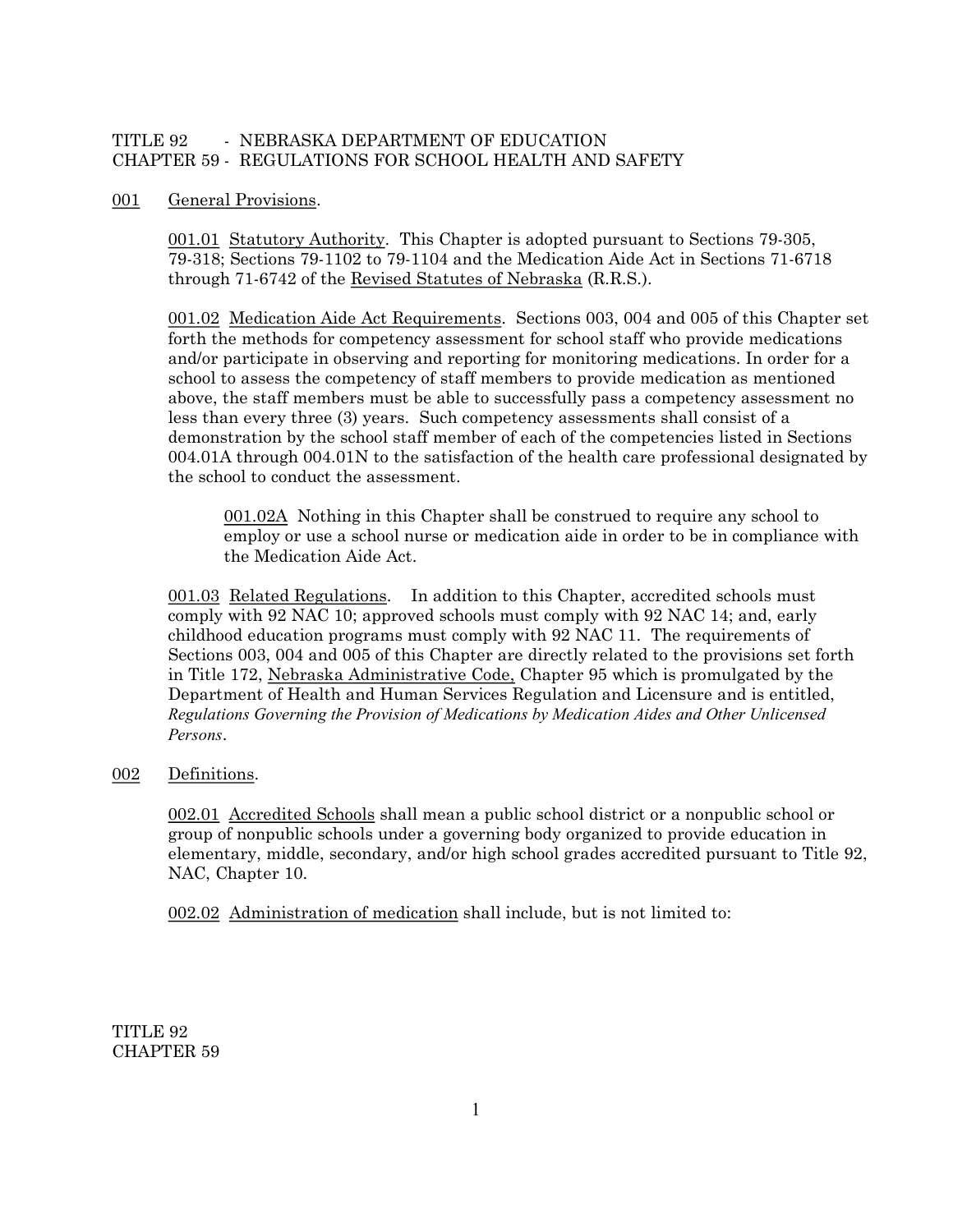002.02A Providing medication for another person according to the five rights as defined in Section 002.07;

002.02B Recording medication provision; and,

002.02C Observing, monitoring, reporting, and otherwise taking appropriate actions regarding desired effects, side effects, interactions, and contraindications associated with the medication.

002.03 Approved schools shall mean a nonpublic school or group of schools under a governing body organized to provide education in elementary and/or secondary grades approved pursuant to Title 92, NAC, Chapter 14.

002.04 Caretaker shall mean a parent, foster parent, family member, friend, or legal guardian who provides care for an individual.

002.05 Direction and monitoring shall mean the acceptance of responsibility for observing and taking appropriate action regarding any desired effects, side effects, interactions, and contraindications associated with the medication by:

002.05A A recipient with capability and capacity to make an informed decision about medications;

002.05B Caretaker; or,

002.05C Licensed health care professional.

002.06 Approved Early Childhood Education Program shall mean any prekindergarten part-day or full-day program with a stated purpose of promoting social, emotional, intellectual, language, physical, and aesthetic development and learning for children from birth to kindergarten entrance age and family development and support established by a school board or an educational service unit and approved pursuant to Title 92, NAC, Chapter 11.

002.07 Five rights shall mean getting the right drug to the right recipient in the right dosage by the right route at the right time.

002.08 Health care professional shall mean an individual for whom administration of medication is included in his/her scope of practice, and is licensed by the Department of Health and Human Services.

002.09 Informed decision shall mean a decision made knowingly, based upon capacity to process information about choices and consequences, and made voluntarily.

002.10 Medication shall mean any prescription or nonprescription drug intended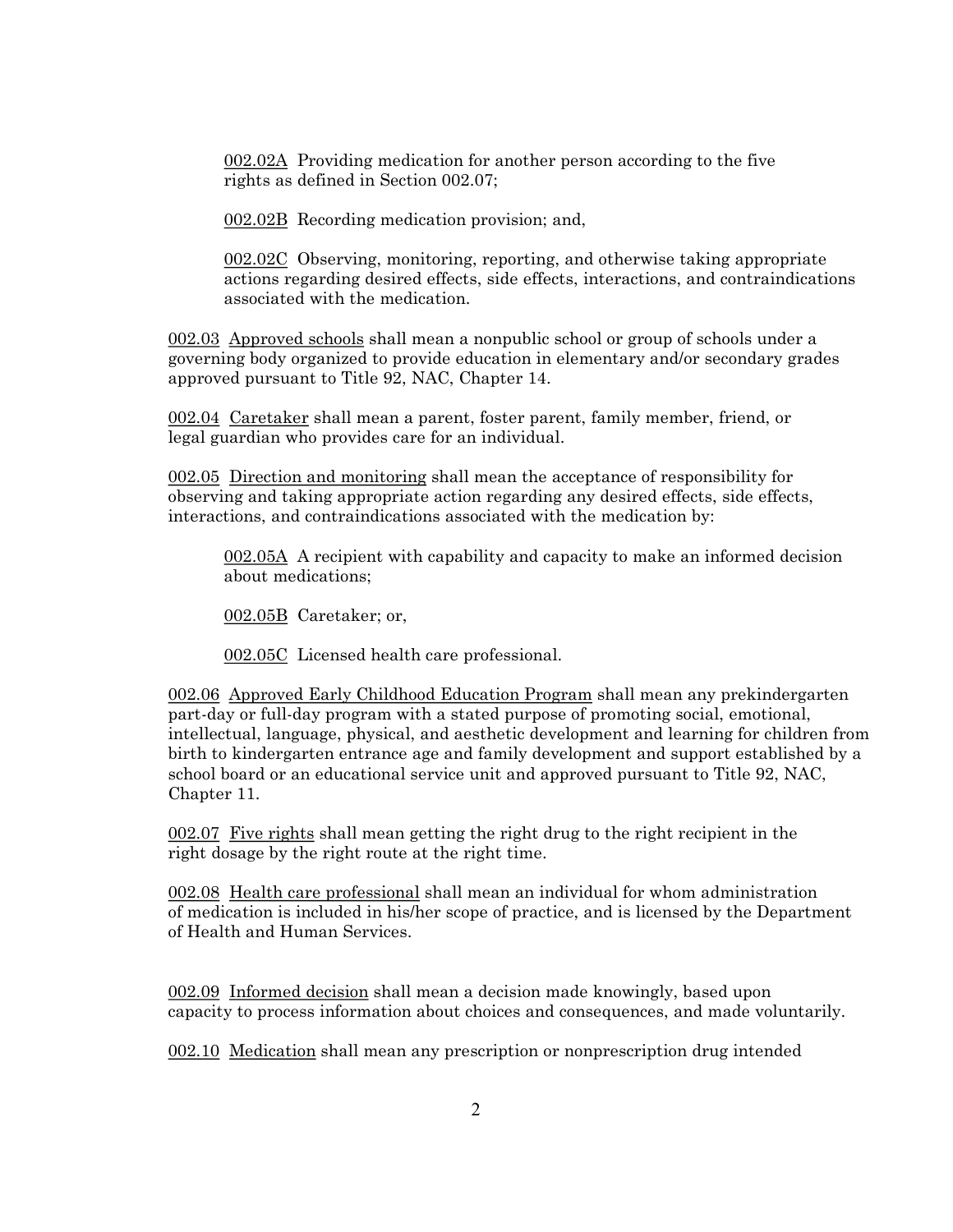for treatment or prevention of disease or to affect body function in humans.

002.11 Medication Aide shall mean an individual who is listed on the medication aide registry operated by the Department of Health and Human Services Regulation and **Licensure** 

002.12 Minimum Competencies shall include:

002.12A Maintaining confidentiality;

002.12B Complying with a recipient's right to refuse to take medication;

002.12C Maintaining hygiene and current accepted standards for infection control;

002.12D Documenting accurately and completely;

002.12E Providing medications according to the five rights;

002.12F Having the ability to understand and follow instructions;

002.12G Practicing safety in application of medication procedures;

002.12H Complying with limitations and conditions under which a medication aide (and other unlicensed persons) may provide medications according to provisions contained in Title 172, Nebraska Administrative Code, Chapter 95; and,

002.12I Having an awareness of abuse and neglect reporting requirements and any other areas as shall be determined by Title 172, Nebraska Administrative Code, Chapter 95.

002.13 PRN shall mean an administration scheme in which a medication is not routine, is taken as needed and requires assessment for need and effectiveness.

002.14 Provision of medication shall mean the component of the administration of medication that includes giving or applying a dose of a medication to an individual and includes helping an individual in giving or applying such medication to himself or herself.

002.15 Recipient with capability and capacity to make an informed decision about medications shall mean an individual who is an adult (at least 19 years of age) and has knowledge related to the medication(s) such as purposes and desired effects, potential side effects, and the consequences if the medication is not provided and received as prescribed or recommended.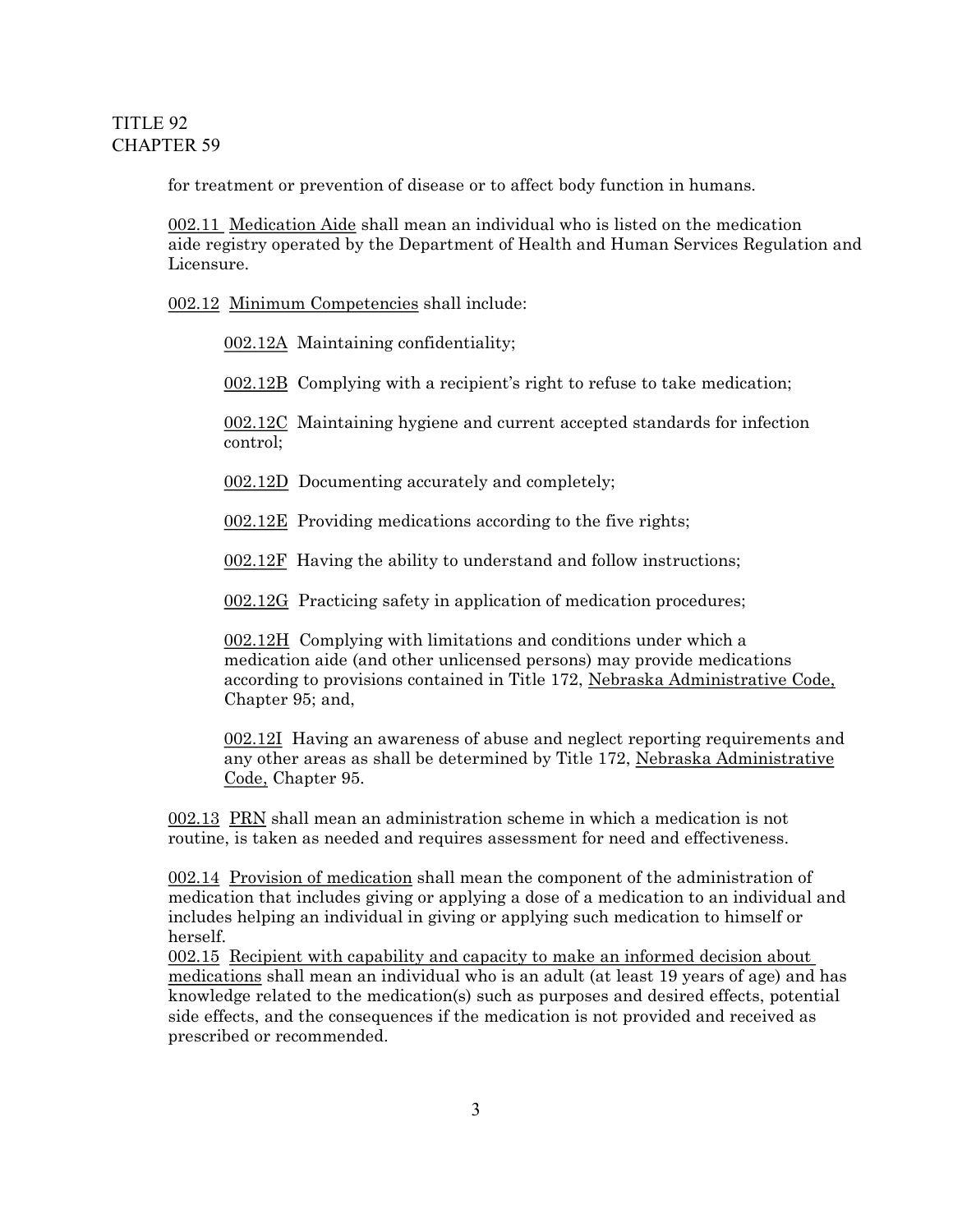002.16 Routine, with reference to medication, shall mean the frequency of administration, amount, strength, and method are specifically fixed.

002.17 School shall mean an entity or person meeting the requirements for a school set by Chapter 79, including accredited schools pursuant to 92 NAC 10 and approved schools pursuant to 92 NAC 14.

002.18 School staff shall mean individuals who are employed by a school, some of whom may be required to undergo a competency assessment pursuant to this Chapter. School staff shall include substitute teachers and all other temporary employees. Licensed health care professionals who are employed by a school are exempt from the competency assessments contained in this Chapter.

#### 003 Medication Aide Act - Provision of Medication.

003.01 A staff member of a school may participate in medication administration, when directed and monitored by a recipient with capability and capacity to make an informed decision about medications, caretaker, or health care professional, by providing medications in compliance with the Medication Aide Act and rules and regulations adopted and promulgated under the Act, including Title 172, Nebraska Administrative Code, Chapter 95. In each case, the individual responsible for providing direction and monitoring shall be identified in writing and indication that such individual has accepted such responsibility shall also be identified in writing.

003.02 A staff member of a school determined to be competent by a recipient with capability and capacity to make an informed decision about medications, or by a caretaker, or by the method set forth in Section 004.01 may provide routine medications by the following routes:

003.02A Oral which includes any medication given by mouth including sublingual (placing under the tongue) and buccal (placing between the cheek and gum) routes and oral sprays;

003.02B Inhalation which includes inhalers, and nebulizers. Oxygen may be given by inhalation;

003.02C Topical application of sprays, creams, ointments, and lotions and transdermal patches; and,

003.02D Instillation by drops, ointments, and sprays into the eyes, ears and nose.

003.03 A staff member of a school determined to be competent by a recipient with capability and capacity to make an informed decision about medications, or by a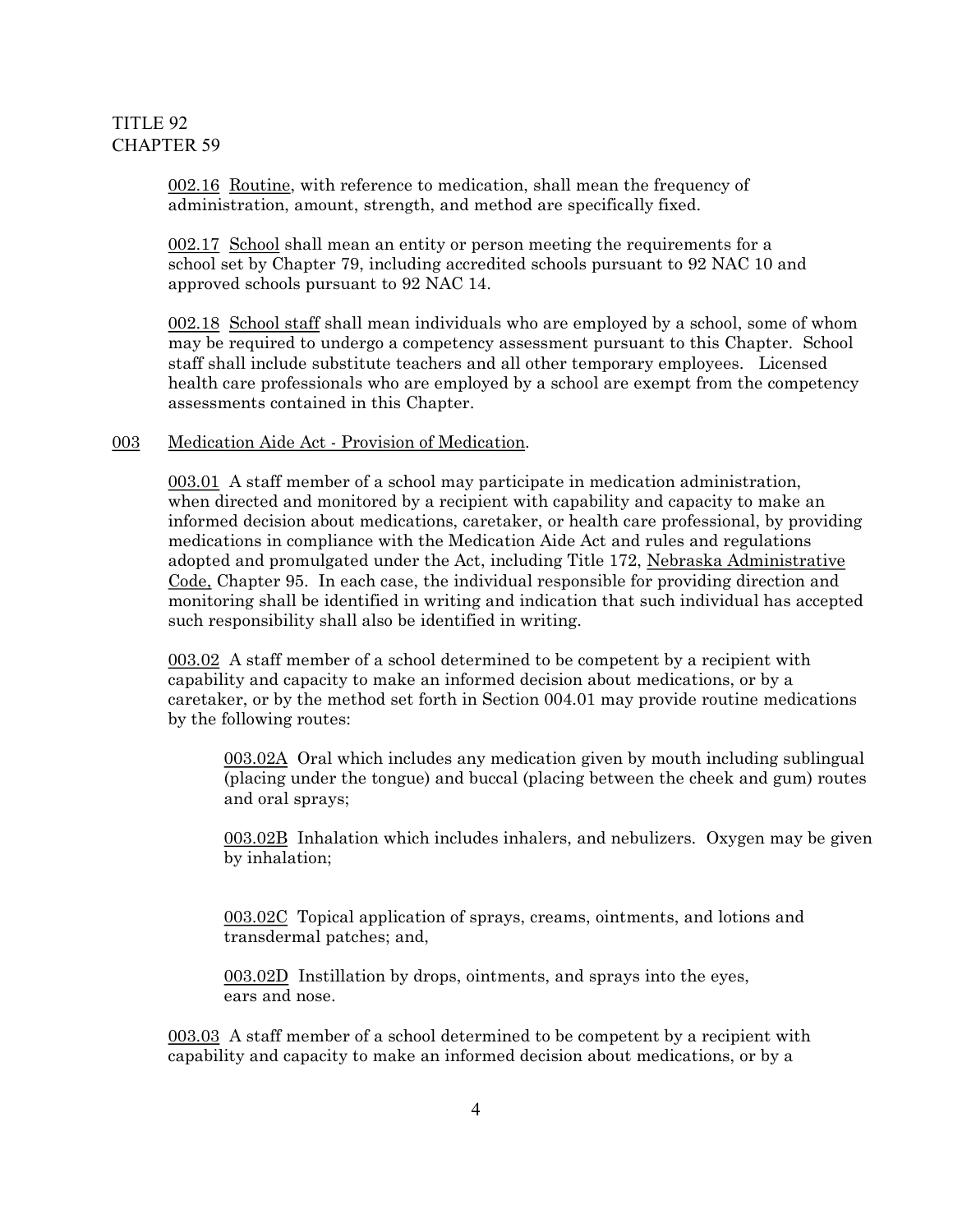caretaker, or by the method set forth in Section 004.01 may provide medications through additional activities listed in Sections 003.03A through 003.03C, if it has been determined by a licensed health care professional and placed in writing that these activities can be done safely for a specified recipient.

003.03A Provision of PRN medications;

003.03B Provision of medications by routes in addition to those identified in Sections 003.02A through 003.02D including, but not limited to gastrostomy tube, rectal, and vaginal; and/or

003.03C Participation in observing and reporting for monitoring medications.

003.04 Direction for staff members of a school to provide medication by routes not listed in Section 003.02 must be for recipient specific procedures and must be in writing. Direction for PRN medication must be in writing and include the parameters for provision of the PRN medication. Direction for observing and reporting for monitoring medication must be in writing and include the parameters for the observation and reporting. Staff members of a school shall comply with written directions.

#### 004 Medication Aide Act - Competency Assessment.

004.01 Competencies. In order for a school to assess the competency of staff members to provide medication, the staff members of the school must be able to successfully pass a competency assessment no less than every three (3) years. Such competency assessments shall consist of a demonstration by the school staff member of each of the following competencies (as set forth in Title 172, Nebraska Administrative Code, Chapter 95, Section 004) to the satisfaction of the health care professional designated by the school to conduct the assessment:

004.01A Recognize the recipient's right to personal privacy regarding health status, any diagnosis of illness, medication therapy and items of similar nature. Information of this nature should only be shared with appropriate interdisciplinary team members.

004.01B Recognize and honor the right of those recipients with capability and capacity to make informed decision about medications, to refuse medications and at no time force a recipient to take medications. In the case of a recipient who does not have the capability and capacity to make informed decisions about medication, recognize the requirement to seek advice and consultation from the caretaker or the licensed health care professional providing direction and monitoring regarding the procedures and persuasive methods to be used to encourage compliance with medication provision. Recognize that persuasive methods should not include anything that causes injury to the recipient.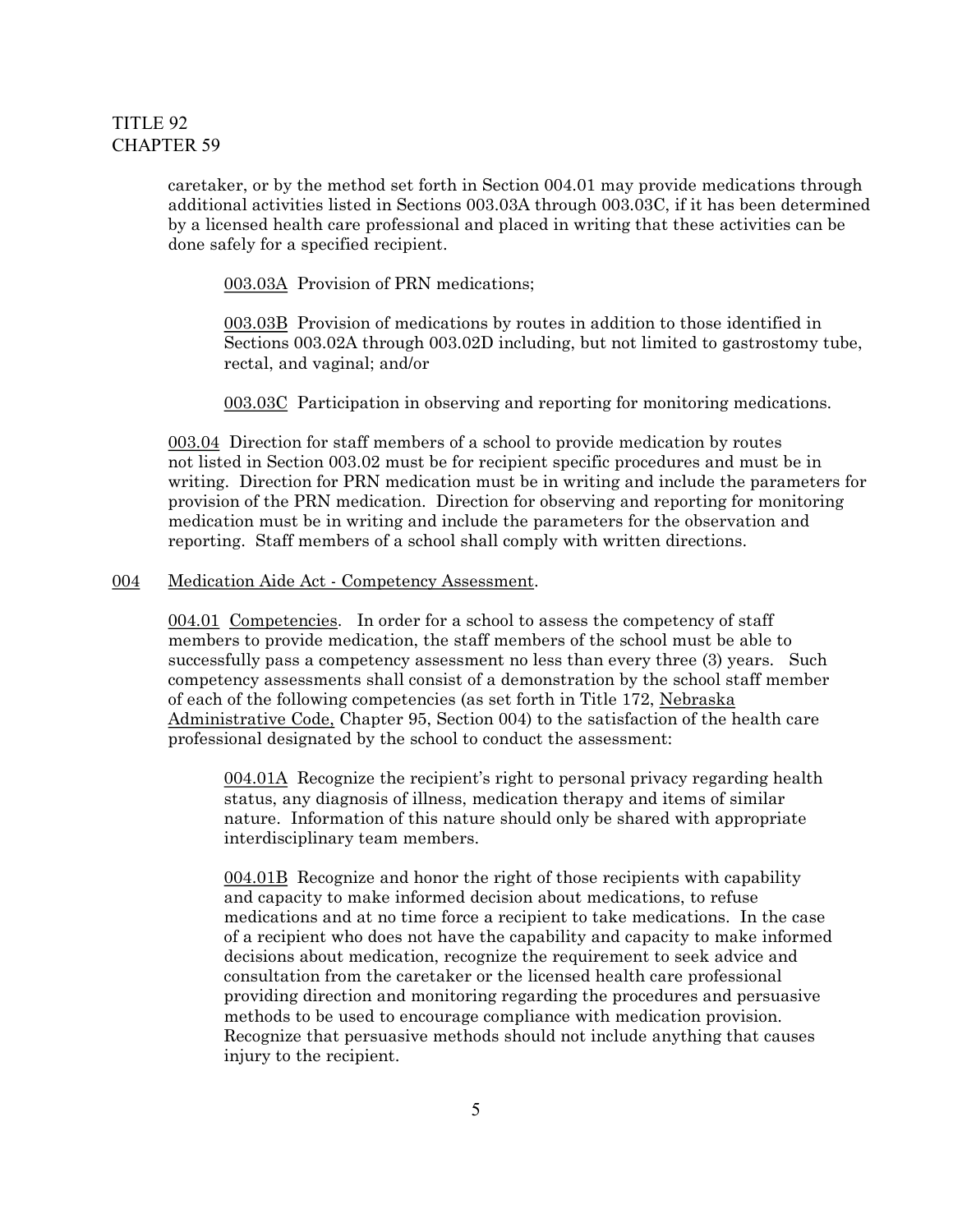004.01C Follow currently acceptable standards in hygiene and infection control including hand washing.

004.01D Follow facility policies and procedures regarding storage and handling of medication, medication expiration date, disposal of medication and similar policies and procedures implemented in the facility to safeguard medication provision to recipients.

004.01E Recognize general unsafe conditions indicating that the medication should not be provided including change in consistency or color of the medication, unlabeled medication or illegible medication label, and those medications that have expired. Recognize that the unsafe condition(s) should be reported to the caretaker or licensed health care professional responsible for providing direction and monitoring.

004.01F Accurately document medication name, dose, route, and time administered, or refusal.

004.01G Provide the right medication, to the right person, at the right time, in the right dose, and by the right route.

004.01G1 As part of the assessment related to this "competency," staff members must demonstrate an understanding of what specific identification measures are appropriate, including visual identification for situations when the school staff member is not familiar with the child's identity. Schools are responsible for developing safeguards to ensure that students are not misidentified when receiving medication.

004.01H Provide medications according to the specialty needs of recipients based upon such things as age, swallowing ability, and ability to cooperate.

004.01I Recognize general conditions which may indicate an adverse reaction to medication such as rashes/hives, and recognize general changes in recipient condition which may indicate inability to receive medications. Examples include altered state of consciousness, inability to swallow medications, vomiting, inability to cooperate with receiving medications and other similar conditions. Recognize that all such conditions shall be reported to the caretaker or licensed health care professional responsible for providing direction and monitoring.

004.01J Safely provide medications for all ages of recipients according to the following routes: oral, topical, inhalation and instillation as referenced in Title 172, Nebraska Administrative Code, Chapter 95--Section 005.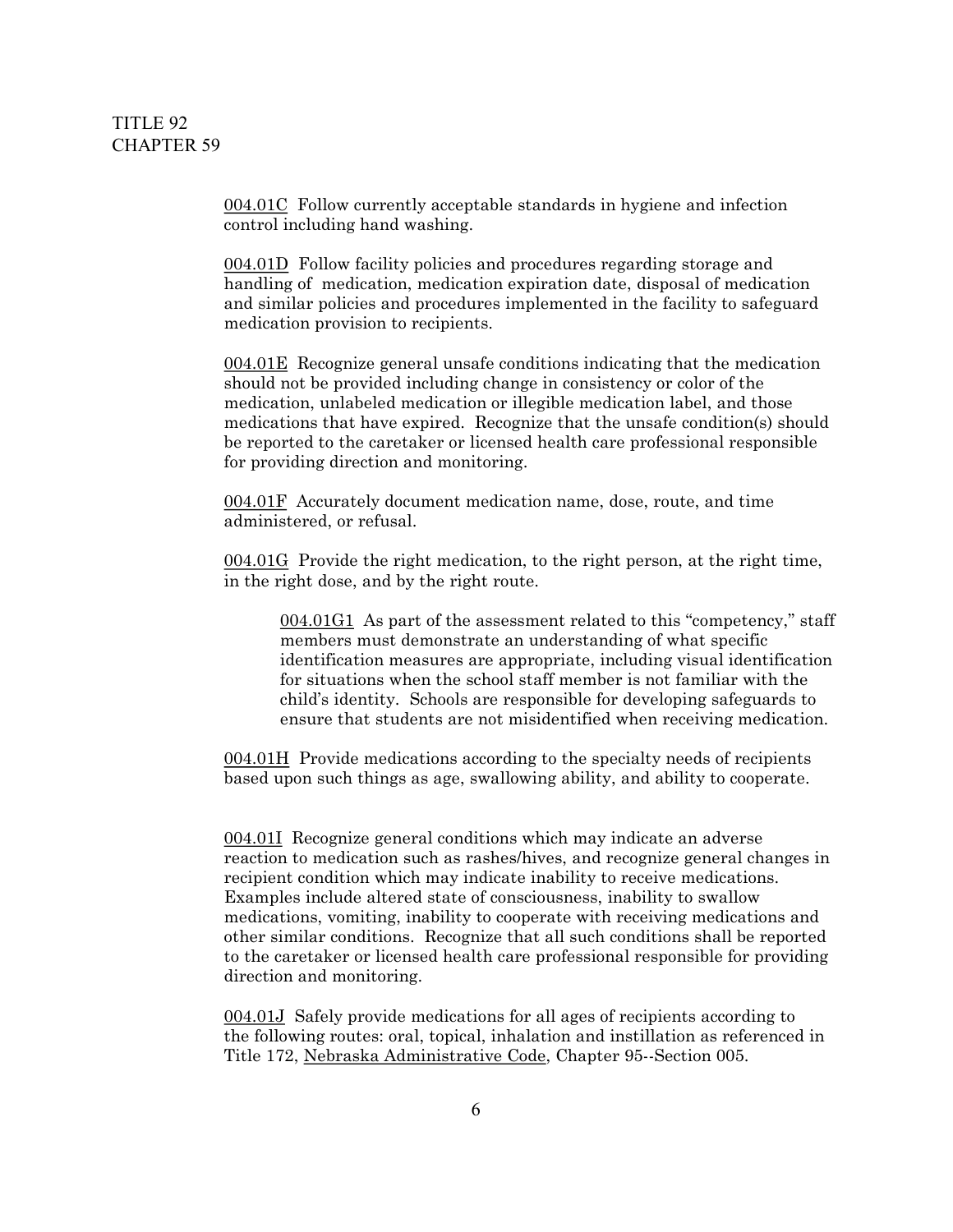004.01K Recognize the limits and conditions by which a medication aide or other unlicensed person may provide medications.

004.01L Recognize the responsibility to report and the mechanisms for communicating such to the appropriate authorities if reasonable cause exists to believe that a vulnerable adult has been subjected to abuse or conditions or circumstances which would result in abuse in accordance with Neb. Rev. Stat. §28372.

004.01M Recognize the responsibility to report and the mechanisms for communicating such to the appropriate authorities if reasonable cause exists to believe that a child has been subjected to abuse or neglect or observes a child being subjected to conditions or circumstances which reasonably would result in abuse or neglect in accordance with Neb. Rev. Stat. §28-711.

004.01N Recognize the recipient's property rights and physical boundaries.

004.02 School staff members shall not be required to take a course, or be listed on the Medication Aide Registry in order to meet the requirements of this Chapter.

#### 005 Medication Aide Act - Documentation.

005.01 Health care professionals designated by the school to conduct competency assessments, as described in Section 004, shall provide the school staff member and the school with written documentation of successful completion of competency assessment. Documentation may be by letter, certificate, or other official record designated by the school and shall include:

005.01A The name of the school staff member who successfully completed the competency assessment;

005.01B The date the competency assessment was conducted; and,

005.01C The name, profession, and license number of the health care professional who conducted the competency assessment.

005.02 Schools shall maintain written documentation of successful completion of competency assessments, identification of the individual providing direction and monitoring, and acceptance of the responsibility for direction and monitoring for a minimum of two (2) years.

005.03 Schools shall keep and maintain accurate records of administration of medication by school staff. The record of administration of medication shall include but not be limited to: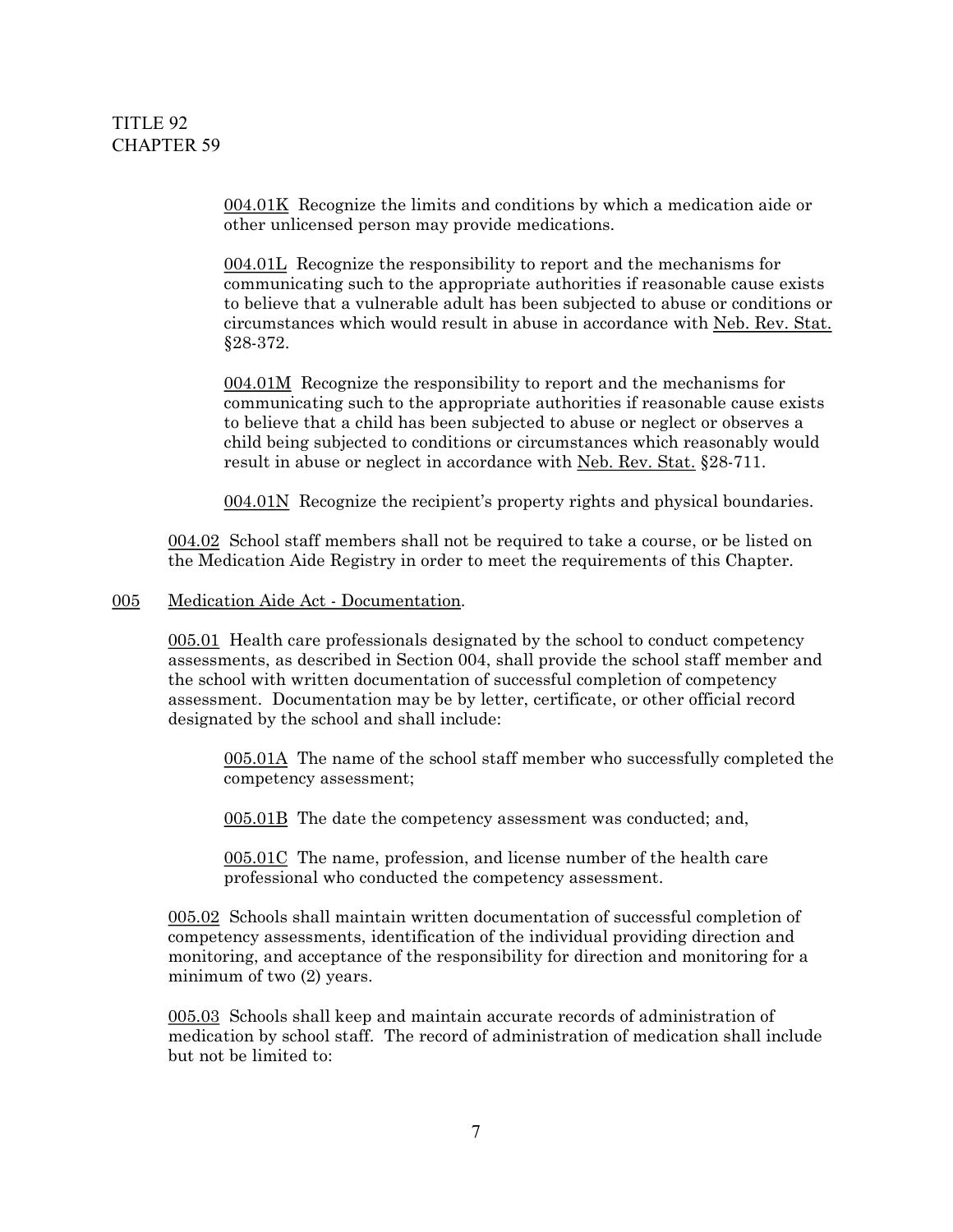005.03A Identification of the recipient;

005.03B Name of the medication given;

005.03C The date, time, dosage and route for each medication provided;

005.03D Identification of the person who provided the medication; and,

005.03E Any refusal by the recipient to take and/or receive a medication.

005.04 Records maintained pursuant to Sections 005.01, 005.02, and 005.03 shall be available to the Department of Education and the Department of Health and Human Services Regulation and Licensure for inspection and copying according to the Family Education Rights and Privacy Act (FERPA) requirements.

## 006 Emergency Response to Life Threatening Asthma or Systemic Allergic Reactions (Anaphylaxis).

006.01 Emergency Protocol. All Accredited Schools, Approved Schools, and Approved Early Childhood Education Programs shall adopt and implement the Emergency Response to Life-Threatening Asthma or Systemic Allergic Reactions (Anaphylaxis) Protocol contained in Appendix A of this Chapter. In addition to adopting the protocol, Accredited Schools, Approved Schools and Early Childhood Education Programs shall procure and maintain the equipment and medication necessary to implement the protocol in each school building while school is in session in the case of any student and/or school staff emergency.

006.02 Physician Authorization. Accredited schools, Approved schools, and Approved Early Childhood Education Programs shall obtain a minimum of one signature of a physician licensed to practice medicine in Nebraska on the bottom of the protocol in Appendix A of this Chapter.

006.03 Effective Date. Accredited Schools, Approved Schools, and Approved Early Childhood Education Programs shall comply with the requirement to adopt the protocol and be prepared to begin implementing the protocol in emergency situations no later than the end of the 2003-2004 academic school year.

006.04 Parental and/or Guardian Objections to Protocol. The requirements of this Chapter do not preclude Accredited Schools, Approved Schools, and Approved Early Childhood Education Programs from complying with a request from a parent or guardian that a minor student not receive emergency treatment under the protocol. A school district's decision to withhold emergency treatment in such circumstances is not governed by this Chapter.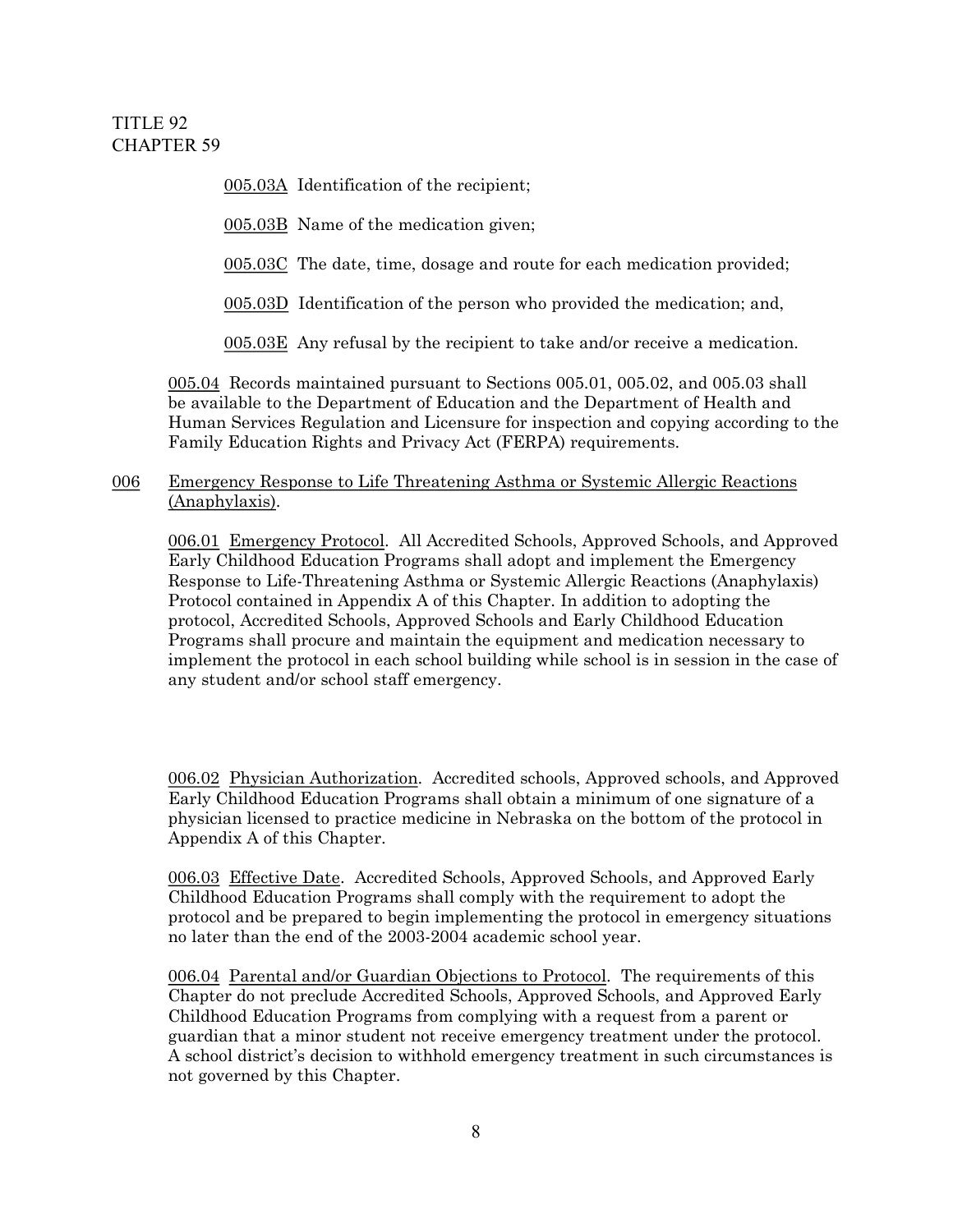# 007 Enforcement.

007.01 A school shall be subject to discipline under Title 92, Nebraska Administrative Code, Chapter 10 or Chapter 14 for violation of the Medication Aide Act or Sections 002 through 005 in this Chapter, or provisions in Title 172, Nebraska Administrative Code, Chapter 95.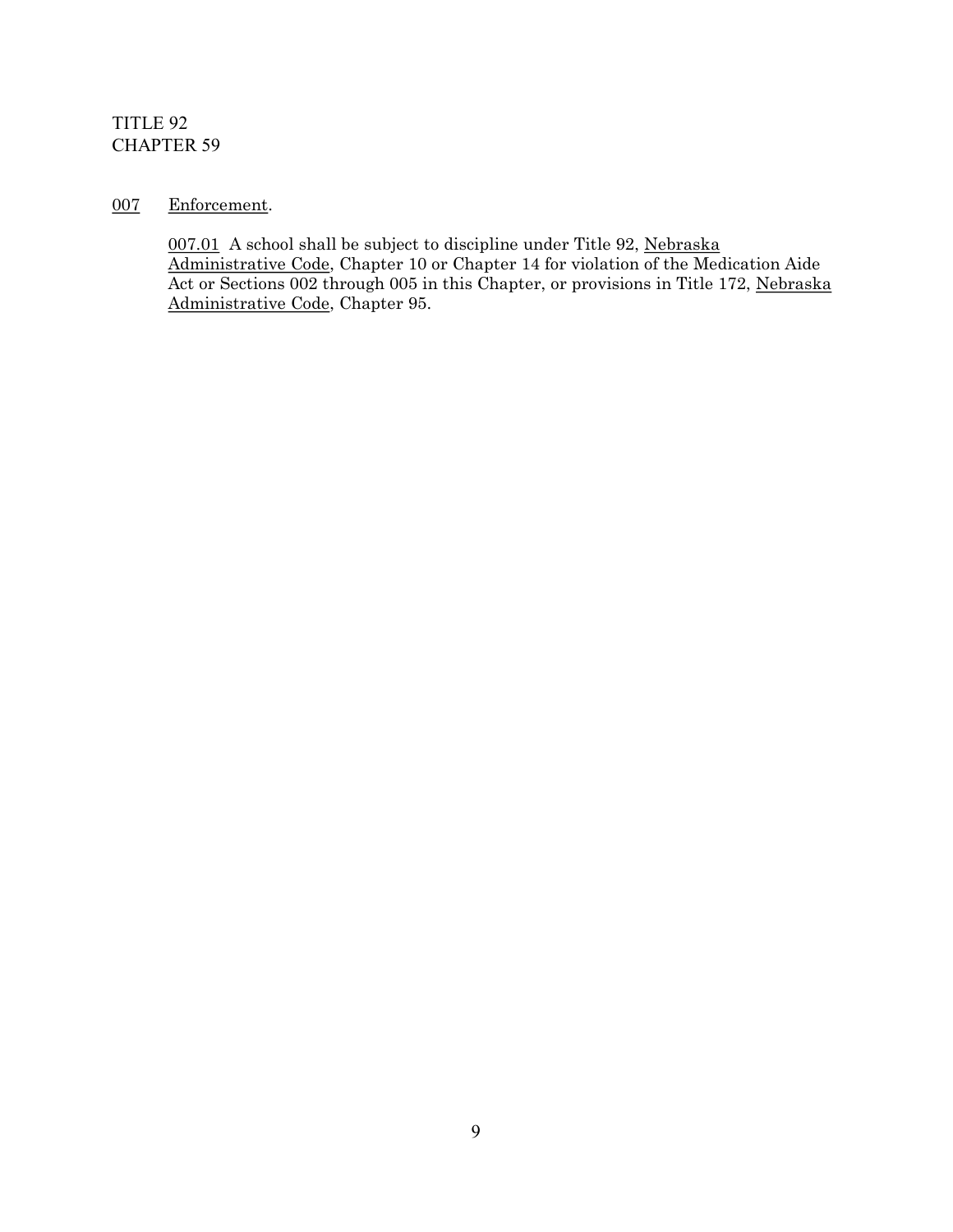#### **EMERGENCY RESPONSE TO LIFETHREATENING ASTHMA OR SYSTEMIC ALLERGIC REACTIONS (ANAPHYLAXIS)**

**DEFINITION**: Life-threatening asthma consists of an acute episode of worsening airflow obstruction. Immediate action *and monitoring are necessary.*

A systemic allergic reaction (anaphylaxis) is a severe response resulting in cardiovascular collapse (shock) after the injection of an antigen (e.g. bee or other insect sting), ingestion of a food or *medication*, or exposure to other allergens, such as animal fur, chemical irritants, pollens or molds, among others. The blood pressure falls, the pulse becomes weak, **AND DEATH CAN OCCUR**. Immediate allergic reactions may require emergency treatment and medications.

LIFE-THREATENING ASTHMA SYMPTOMS: Any of these symptoms may occur:

- Chest tightness
- Wheezing
- ß Severe shortness of breath
- ß Retractions (chest or neck "sucked in")
- ß Cyanosis (lips and nail beds exhibit a grayish or bluish color)
- ß Change in mental status, such as agitation, anxiety, or lethargy
- A hunched-over position
- Breathlessness causing speech in one-to-two word phrases or complete inability to speak

**ANAPHYLACTIC SYMPTOMS OF BODY SYSTEM**: Any of the symptoms may occur within seconds. The more immediate the reactions, the more severe the reaction may become. Any of the symptoms present requires several hours of monitoring.

- ß Skin: warmth, itching, and/or tingling of underarms/groin, flushing, hives
- ß Abdominal: pain, nausea and vomiting, diarrhea
- Oral/Respiratory: sneezing, swelling of face (lips, mouth, tongue, throat), lump or tightness in the throat, hoarseness, difficulty inhaling, shortness of breath, decrease in peak flow meter reading, wheezing reaction
- ß Cardiovascular: headache, low blood pressure (shock), lightheadedness, fainting, loss of consciousness, rapid heart rate, ventricular fibrillation (no pulse)
- ß Mental status: apprehension, anxiety, restlessness, irritability

#### **EMERGENCY PROTOCOL:**

- 1. **CALL 911**
- 2. Summon school nurse if available. If not, summon designated trained, non-medical staff to implement emergency protocol
- 3. Check airway patency, breathing, respiratory rate, and pulse
- 4. Administer medications (EpiPen and albuterol) per standing order
- 5. Determine cause as quickly as possible
- 6. Monitor vital signs (pulse, respiration, etc.)
- 7. Contact parents immediately and physician as soon as possible
- 8. Any individual treated for symptoms with epinephrine at school will be transferred to medical facility

#### **STANDING ORDERS FOR RESPONSE TO LIFETHREATENING ASTHMA OR ANAPHYLAXIS:**

- Administer an IM EpiPen-Jr. for a child less than 50 pounds or an adult EpiPen for any individual over 50 pounds
- Follow with nebulized albuterol (premixed) while awaiting EMS. If not better, may repeat times two, back-to-back
- ß Administer CPR, if indicated

| (PHYSICIAN) | Date | (PHYSICIAN) | Date |  |
|-------------|------|-------------|------|--|
| (PHYSICIAN) | Date | (PHYSICIAN) | Date |  |